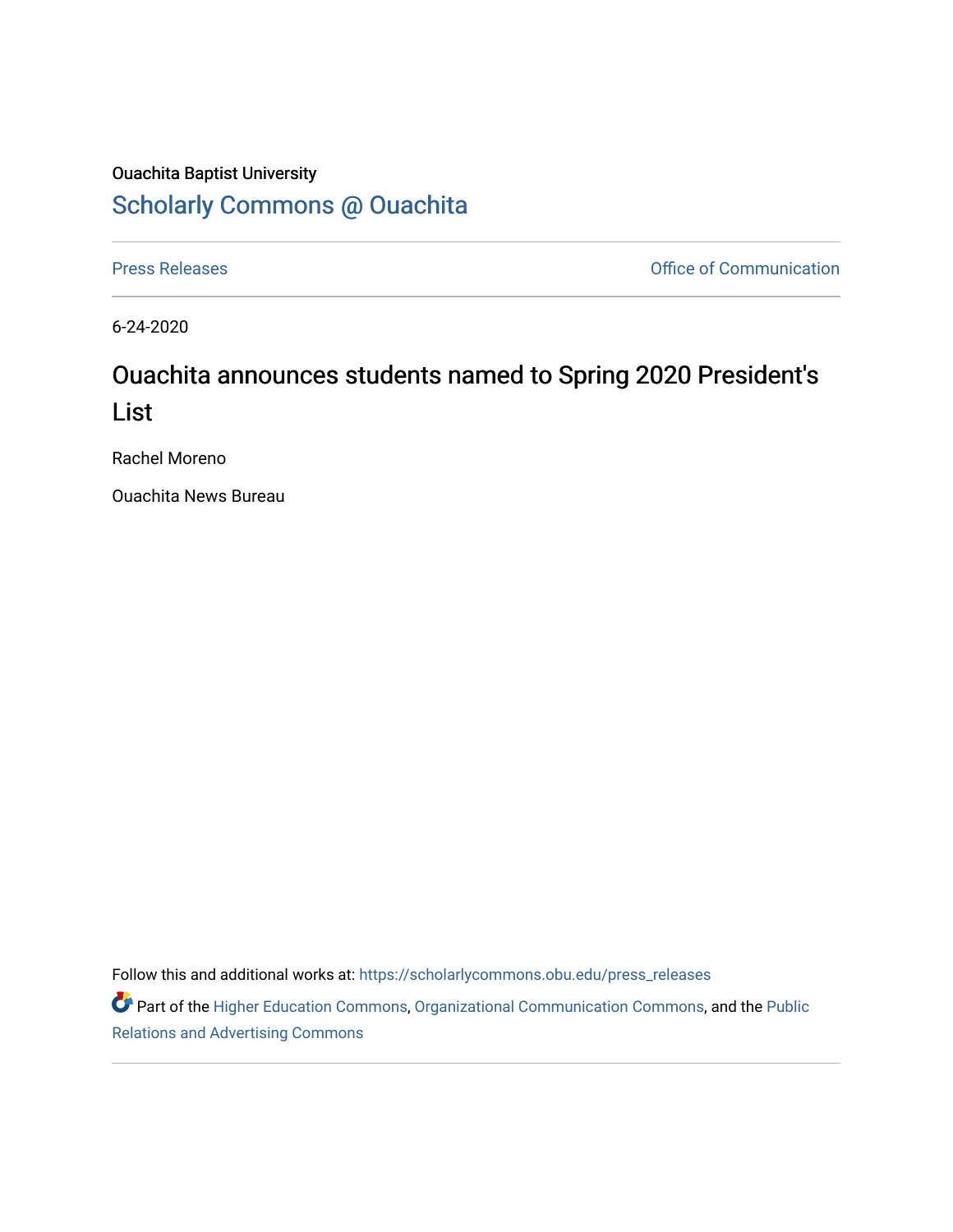

For immediate release

**Ouachita announces students named to Spring 2020 President's List**



*By Rachel Moreno* June 24, 2020 For more information, contact OBU's news bureau at [newsbureau@obu.edu](mailto:newsbureau@obu.edu) or (870) 245-5206

ARKADELPHIA, Ark.— Ouachita Baptist University has named more than 450 students to its Spring 2020 President's List.

To be named to the President's List, a student must compile a 4.0 grade point average and be classified as a full-time student, with a minimum of 12 academic hours and have no incomplete or failing grade for the semester.

Ouachita Baptist University, a private liberal arts university in Arkadelphia, Ark., is entering its 134<sup>th</sup> year as a Christ-centered learning community. It is ranked the No. 1 "Best Value" college in Arkansas by Niche.com and the No. 2 "Regional College in the South" by *U.S. News & World Report*. The university has an average student/faculty ratio of 13:1 and has a 99% career outcomes rate for its graduates. Its seven academic schools include business,

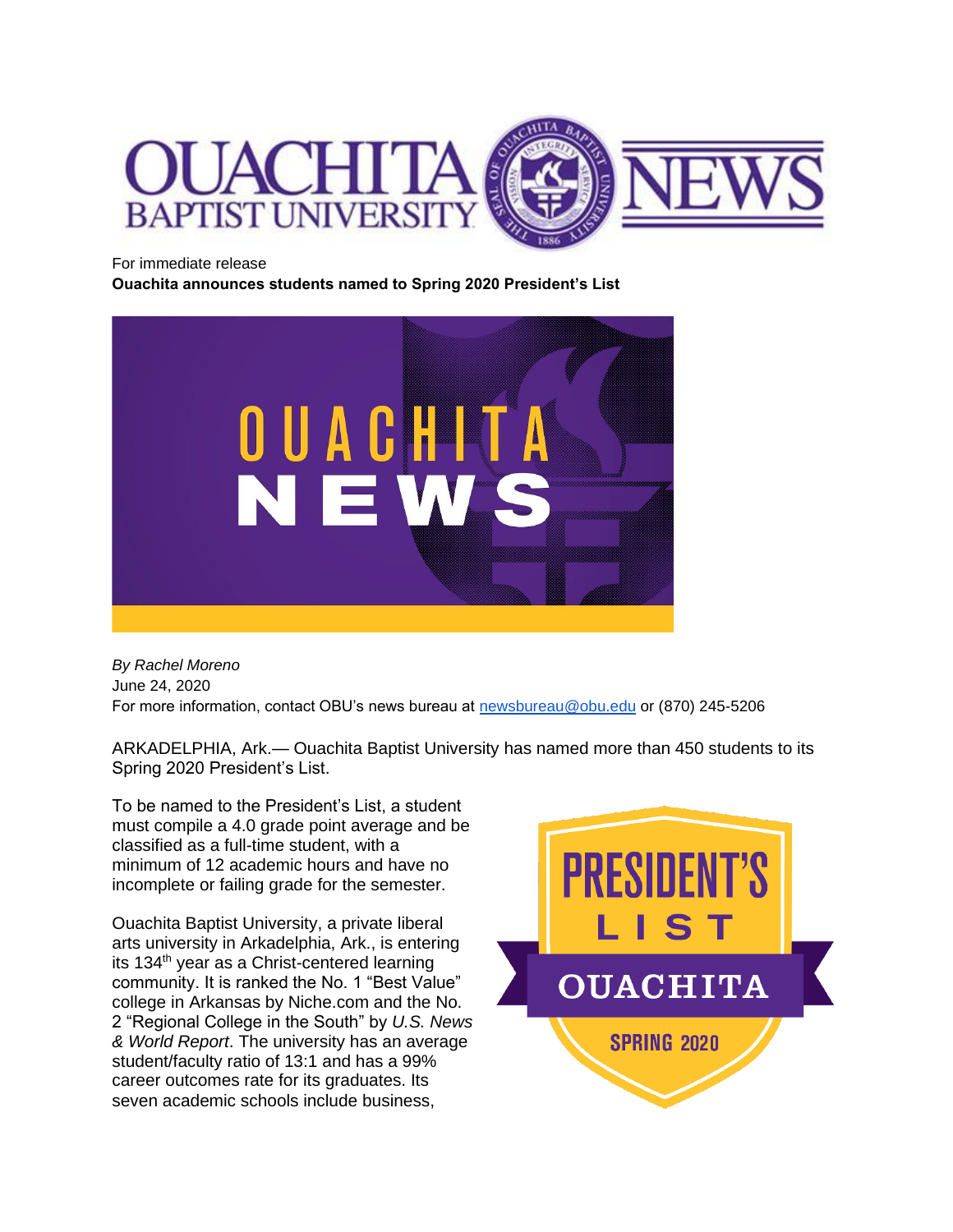Christian studies, education, fine arts, humanities, natural sciences and social sciences. Learn more at [www.obu.edu.](http://www.obu.edu/)

The following students were named to the President's List and are listed in order of hometown:

**Alexander, Ark.** – Madison Draper, Matthew Mayfield, Mikaela Monahan, Luke Wagner

**Alexandria, La.** – Kristi Roshto, Megan Taylor, Grayson Craig

**Allen, Texas** – Mandy Halbert, Lindsay Jefferson, Hannah Rossell, Noah Yeamans

**Alvarado, Texas** – Meagan Woodard

**Alvin, Texas** – Erin Webster

**Anna, Texas** – Katie Kemp

**Argyle, Texas** – Scott Gay

**Arkadelphia, Ark.** – Caroline Derby, Nicholas Gerber, Allie Harris, John Michael McCollett, Johnathan Miles, Taylor Savage, Susanna Schleiff, Alexis Summerford, Abby Turner, Madeline Wallace, Emilee Roberson

**Ash Flat, Ark.** – Natalie Moore

**Aurora, Neb.** – Blythe Epp

**Austin, Texas** – Hannah Anderson, Alyssa Hardan, Asha Samson

**Austin, Ark.** – Ryane Thurman

**Bass Lake, Calif.** – Davis Oppenheimer

**Batesville, Ark.** – Luke Livingston

**Bauxite, Ark.** – Maddie Bailey, Matthew Branch

**Bear Creek, Pa.** – Kate Haas, Mariah Haas

**Bee Branch, Ark.** – Beau Pennington

**Beebe, Ark.** – Erin McNully, Celeste Pinkerton

**Bella Vista, Ark.** – Allison Martin

**Benton, Ark.** – Laura Beth Warner, Julianne Weaver, Lila Buchanan, Kaitlyn Campbell, Jessica Daniell, Rylie Davis, Sydney Donaldson, Jade Dorman, Emme Edmondson, Sarah Freeze, Hunter Gautreaux, Gracen Goudy, Wes Guerra, Will Guerra, Caleb Harmon, Katie Harmon, Nicholas Herrington, Tehya Hinkson, Carlee Hutchins, Emily Johnson, Jenny Johnson, Gracie Jones, Tiffany Koba, Bryce Krisell, Justin McGee, Rio Quilao, Brooke Snyder, Sarah Spakes, Katelyn Still, Allie Studdard, Alex Terry, Ashlynn Walton, Caleb Webb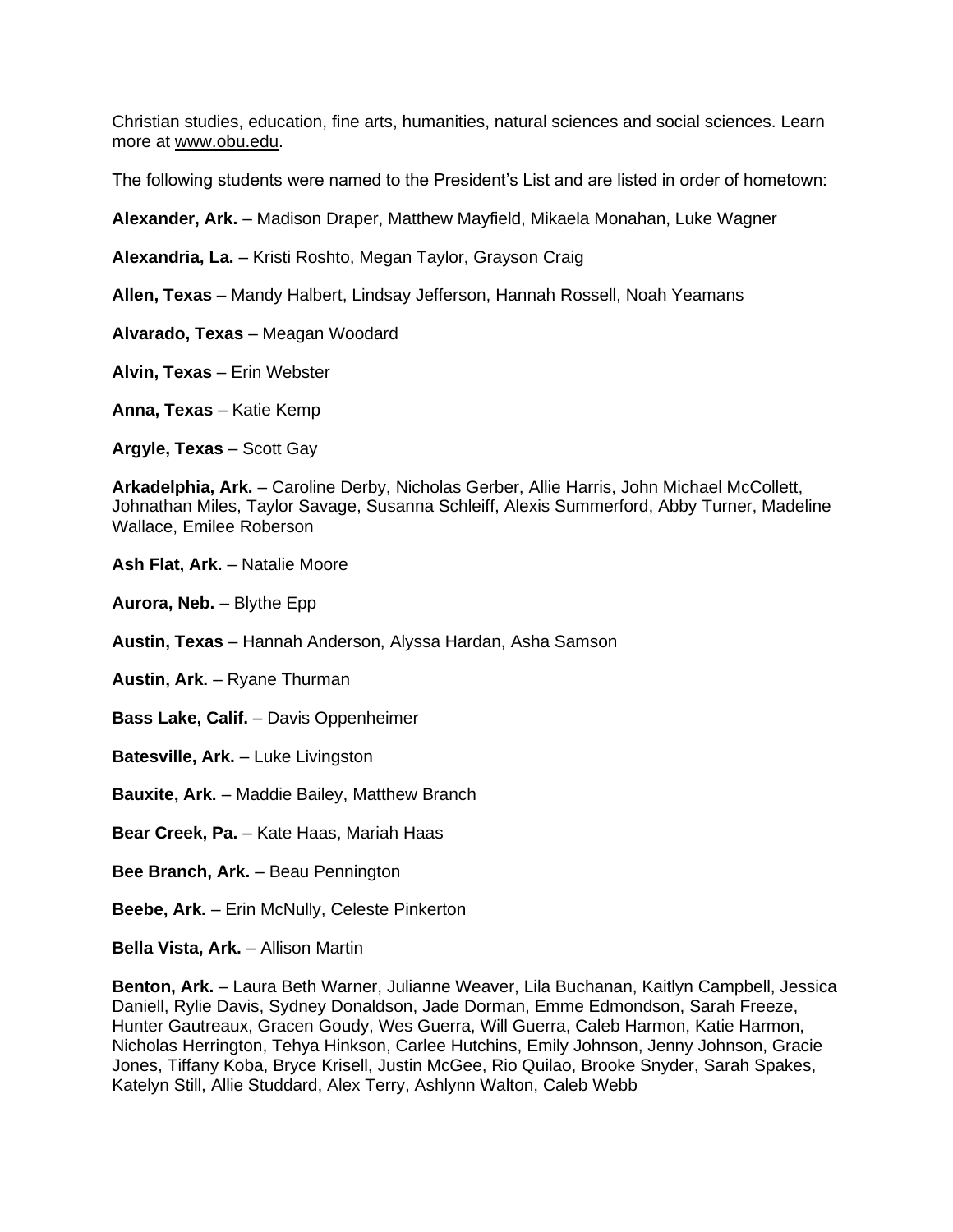**Benton, La.** – Madison Burch, Max Kenyan

**Bentonville, Ark.** – Kelsi Coleman, Emma Pitts, Emily Siemens

**Bismarck, Ark.** – Markie Campbell, Allyson Oliver

**Bogota, Colombia** – Vanessa Vives

**Bolivar, Mo.** – MacKenzie Hall

**Bowie, Md.** – Jhonika Wright

**Bregenz, Austria** – Tobias Fuerschuss

**Brookline, Mo.** – Emily Pankiewicz

**Bryan, Texas** – Jade Ashley

**Bryant, Ark.** – Tanner Caton, Jonah Mears

**Cabot, Ark.** – Abigail Gaddis, Hannah Merrick, Cora Saddler, Allison Tubbs, Gracen Turner, Spencer Worth, Emily McGee, Ashly Stracener

**Caldwell, Texas** – Bay Novak

**Camden, Ark.** – Brooke Bearden, Drew Crutchfield, Kathryn Knight, Madeline Knight, Lucas McCann, Stephanie McCann, Grace Tidwell, Noah Worley, Thomas Worley

**Canton, Texas** – Carli Copell

**Canyon, Texas** – Sloane Precure

**Caraway, Ark.** – Karlee Sanders

**Carrollton, Texas** – Holli Barger, Jacob Brown, Keith Mathews

**Celina, Texas** – Luke Brinkerhoff

**Cherokee Village, Ark.** – Joy Covington

**Cheyenne, Wyo.** – Sarah Mobley

**Clarksville, Ark.** – Paige Vire

**Clinton, Ark.** – Taylor Huggins

**Colorado Springs, Colo.** – Bailey Brown, Luke Scaggs

**Conway, Ark.** – Taryn Bewley, Kara DeLaune, Harry Jeffrey, Candace Moix, Abby Morris, Miranda Pettit, Elizabeth Steely, Madeline Steely, Hope White

**Cookville, Texas** – Heather Brown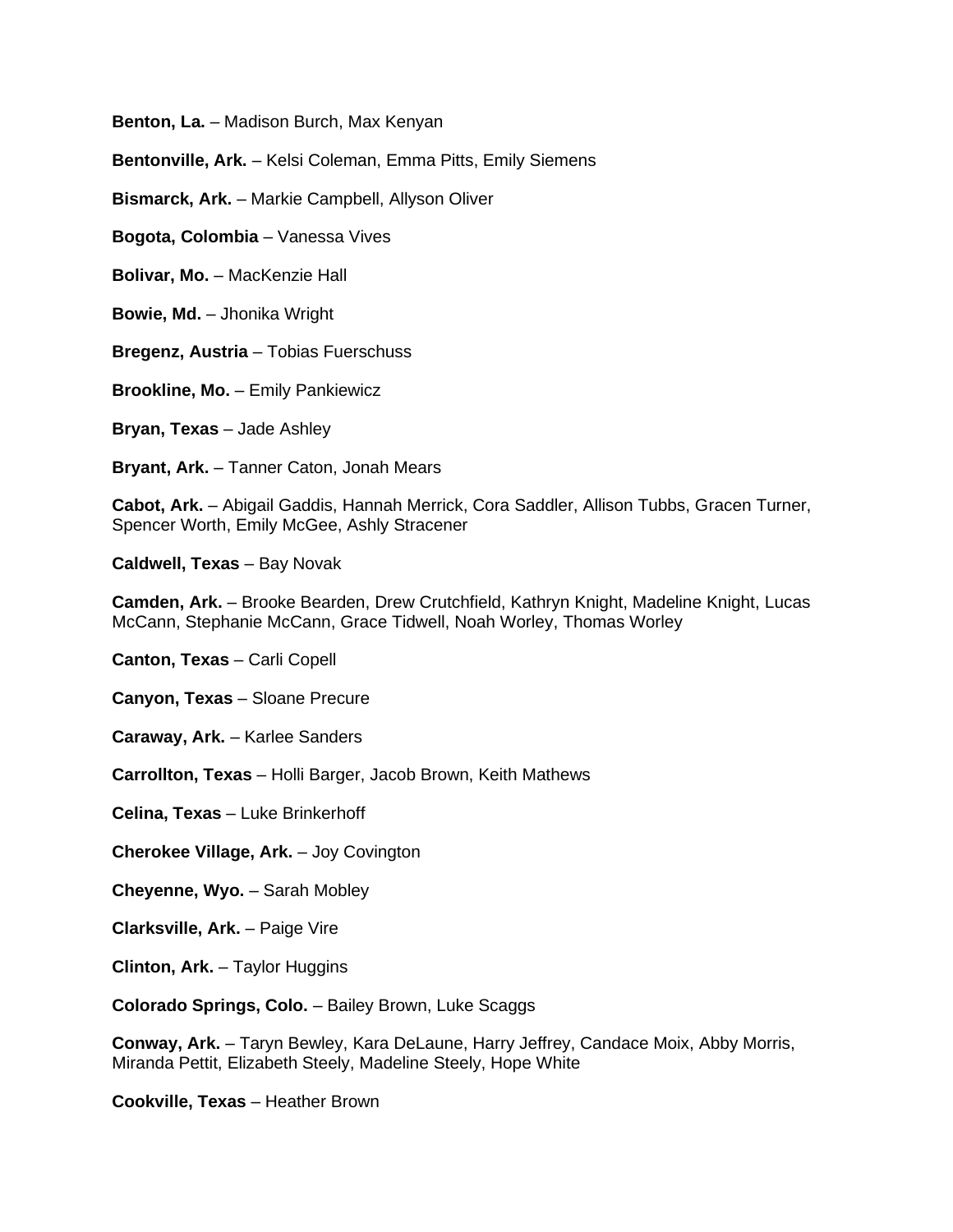- **Cordova, Tenn.** Laura Spradlin
- **Cove, Ark.** Harly Dearing
- **Crawford, Texas** Anderson Fulton
- **Crossett, Ark.** Morgan Rainey
- **Cypress, Texas** Erin Strautman
- **Dallas, Texas** Alex Bryan, Chris Bryan, Josh Salim
- **Damascus, Ark.** Savannah Stacks
- **De Queen, Ark.** Hannah Gallagher
- **Deerfield, Ill.** Emma Firestone
- **DeKalb, Texas** Hunter Groom
- **Denison, Texas** Hannah Walker
- **Denton, Texas** Josh Conard, Hannah Hickman, Benjamin Highsmith
- **Denver, Colo.** Ryan Collins
- **D'Hanis, Texas** Hallie Lynch
- **Donaldson, Ark.** Karigan Beckwith, Dylan Clayton
- **Eads, Tenn.** Bec Braly
- **Edmond, Okla.** Sydney Parker
- **El Dorado, Ark.** Kinnon Dodson, Kate Vernon
- **Emmet, Ark.** Anna McKinnon
- **England, Ark.** Brayden Brazeal
- **Erbil, Iraq** Saba Esho
- **Fairfield, Mont.** Jared Smith
- **Falls Church, Va.** Wake Wildman
- **Fayetteville, Ark.** Mariel Van Horn
- **Flower Mound, Texas** Cassie Cantu
- **Fordyce, Ark.** McKenzie Smith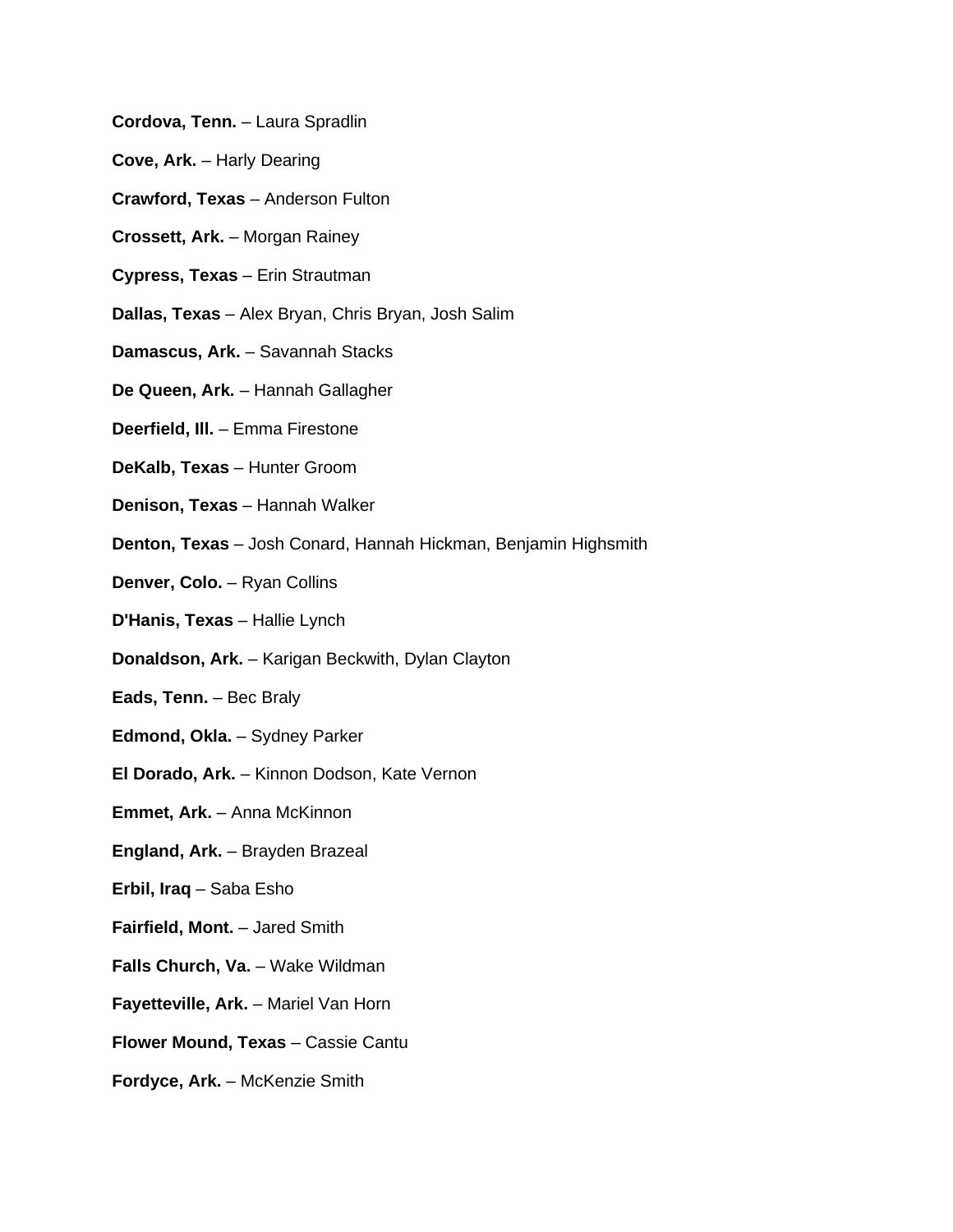**Forest Hill, La.** – Seigen Nichols

**Forney, Texas** – Cole Alexander, Ben Lewis, Ben Swanger

**Fort Smith, Ark.** – Michael Ward, Marly Welborn, Jenna Whitlow

**Fort Worth, Texas** – Hope Waid, Teresa Workman

**Frisco, Texas** – Jakob Cuellar, Noa Cuellar, Hector Duron, Temi Fayiga, Lauren Gaharan, Josh **Watson** 

**Fort Worth, Texas** – Landon Denman

**Garfield, Ark.** – Cedar Valdez

**Garland, Texas** – Bailey Buettner, Betsy Patterson, Cheyann Royals, Carmen Scott, Chloe Workman, Holden Royals

**Georgetown, Texas** – Dillon Luterek, Abby Morse

**Gilmer, Texas** – Maisie Ray

**Gladewater, Texas** – Andrew Coop

**Glenwood, Ark.** – Cammie York

**Grand Junction, Colo.** – Rylee Roberts

**Grapevine, Texas** – Ben Blocker, Bailey Swanson

**Greenwood, Ark.** – Lexie Castillow, Hannah Johnston

**Gulfport, Miss.** – Elaina McKenzie, Alex Moore, Alex Van Nice

**Harare, Zimbabwe** – Chanelle Pieterse**,** Eden Putterill

**Harrah, Okla.** – Garrett Pearson

**Harrisonville, Mo.** – Peyton Zaring

**Hartman, Ark.** – Savannah Hart

**Haskell, Okla.** – Emerson Turner

**Haskell, Ark.** – Madelynn Wauters

**Heath, Texas** – Ryan Wilson

**Hillsboro, Texas** – Lilia Clark

**Holiday Island, Ark.** – Ashlynn Lockhart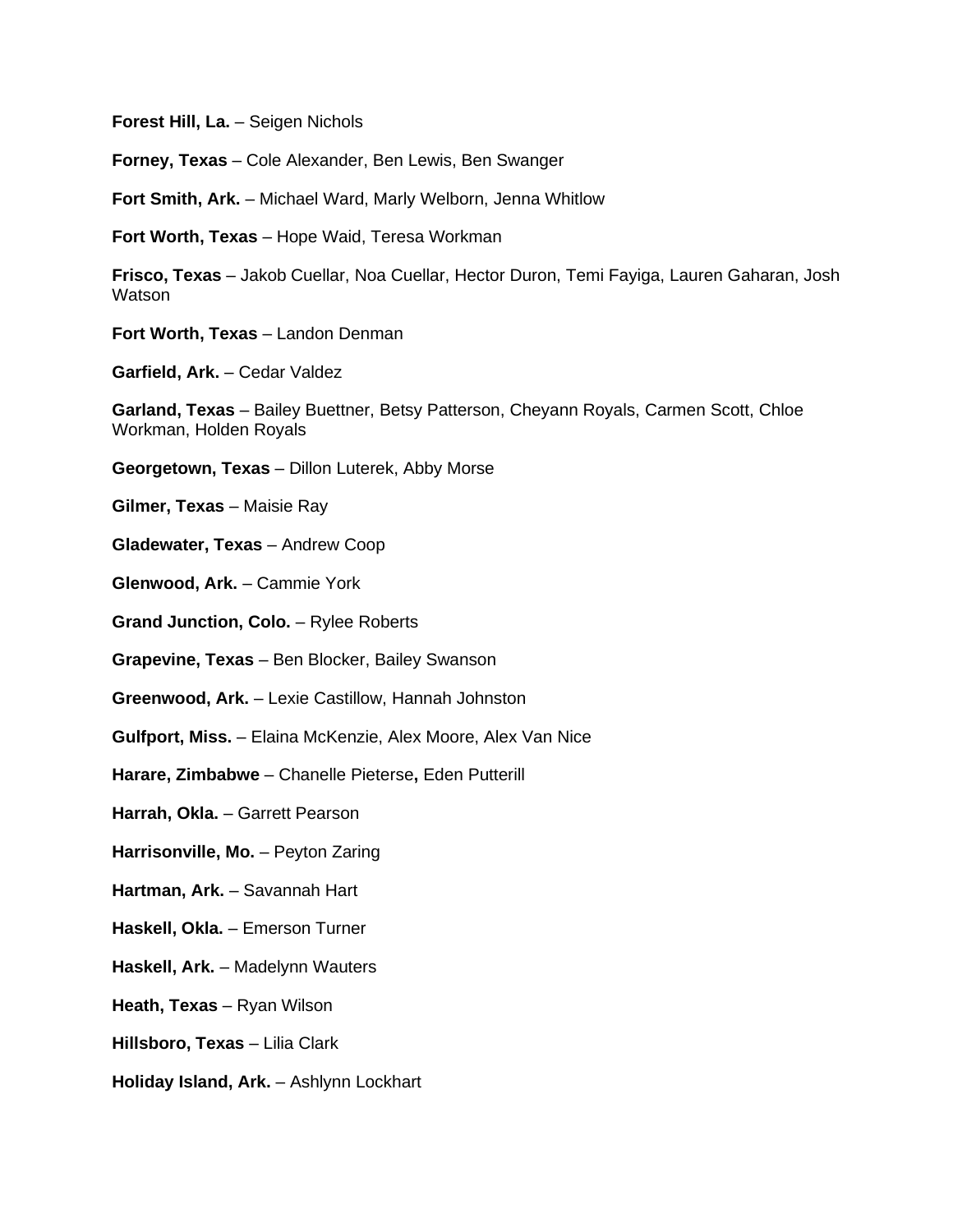**Hooks, Texas** – Brandon Taylor

**Hope, Ark.** – Hannah Lloyd, Parker Madlock

**Hot Springs, Ark.** – Crystal Brown, Dane Jester, Abby Leal, Megan Mosley, Zach Nance, Mady Cate Rottinghaus, Lauren Sims, Stuart Sowerbutts, Kyleigh Stevens

**Houston, Texas** – Nathan Wuellner

**Idabel, Okla.** – Karigan Clay

**Irving, Texas** – Brittany Burr

**Johannesburg, South Africa** – Kelsey Bester

**Jonesboro, Ark.** – Izzy Baughn, Bethany Crawley, Ashlyn Ham, Phoebe Huff, Ruthie Lenards, Molly Maddox, Noah McCallum, Isabella Owen, Aubrey Rogers, Kallen Smith

**Kagoshima, Japan** – Hannah Oliver

**Kansas City, Mo.** – Courtney Myers

**Keene, Texas** – Loyrie Gray

**Lamar, Ark.** – Holly Ritchie

**Lampasas, Texas** – Kyndal Moyer

**Lavaca, Ark.** – Zack Tomlinson

**Lavon, Texas** – Lesley Howard

**Little Rock, Ark.** – Addison Bates, Maddie Bayer, Abby Blankenship, Jordie Bone, Cross Brandon, Rebekah Chandler, Chris Cobb, Josie Collins, Ethan Dial, Gunner Dobbins, Katherine Fehlman, Rileigh Fielder, Taylor Fielder, Noah Fowler, Allie Freeman, Kacyn Hartley, David Hudson, Jessica Johnson, Zack Kelley, Katie Kumpuris, Julianna Mack, Andrew McDonald, Sean McKinney, John Peyton, Callie Rogers, Georgia Rogers, Sarah Rush, Noah Sanders, Allisan Sealy, Taryn Toles, Rebekah Van Namen, Carter Wade, Jennifer Wallace, Liam Wooten, Claire Seale, Grace Oliver

**Littleton, Colo.** – Ashlyn Heckman

**Longview, Texas** – Hannah Webber

**Lonoke, Ark.** – Tori Barnhill, Nathan Stewmon

**Lorena, Texas** – Kayla Haberman

**Lowell, Ark.** – Emery Hartley

**Lucas, Texas** – Sarah Collins, Rebecca Holiman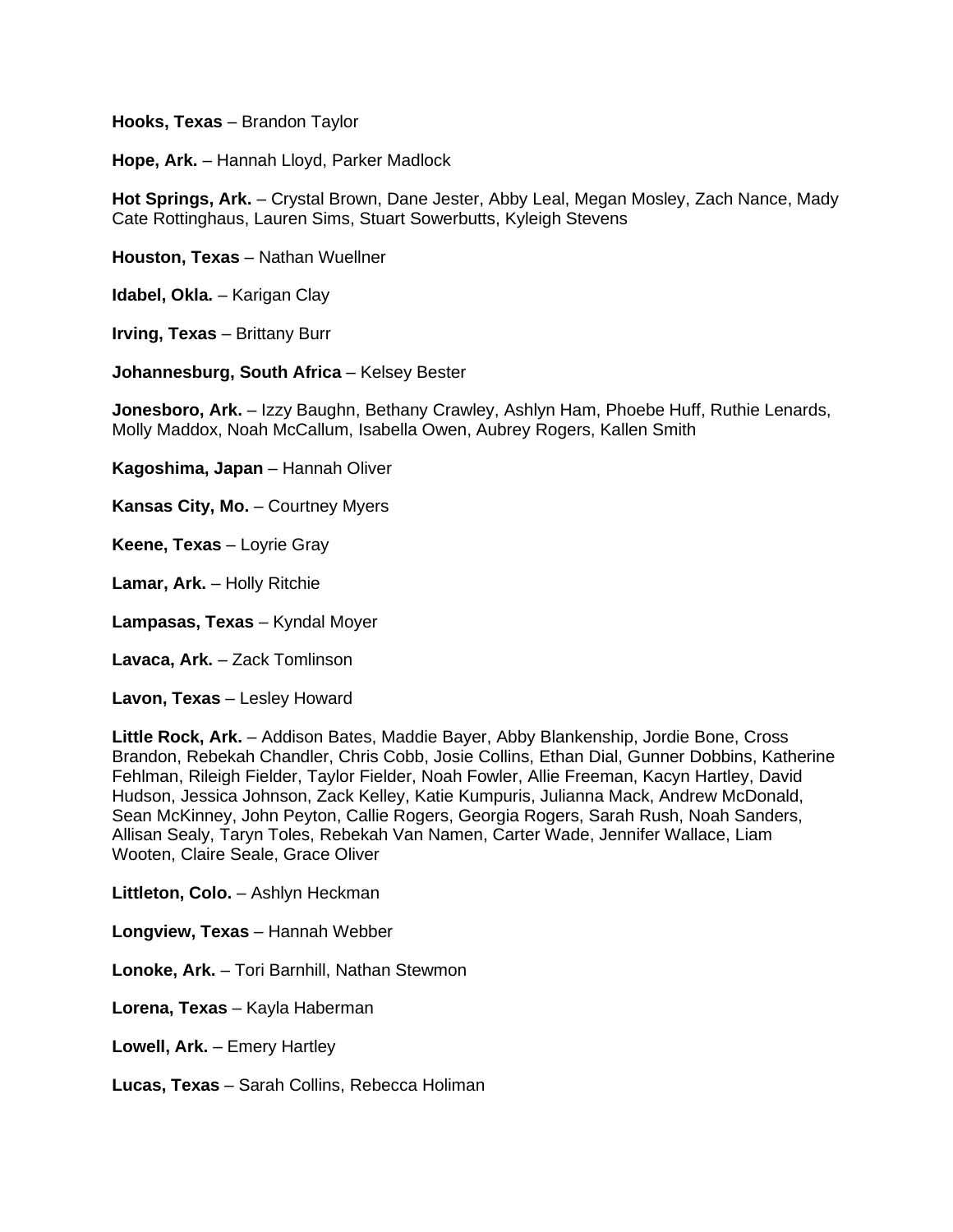- **Mabelvale, Ark.** Keller Smith, Allie Tarnowsky, Moriah Manchack
- **Magazine, Ark.** Sabreena Alfaro
- **Magnolia, Ark.** Thomas Harrington, Gracen Seabaugh, Madison Williamson
- **Malvern, Ark.** Kassidy Falco, Abby Holland, Josh Spiva, Timothy Spiva
- **Manchester, Mo.** Lexi Huse
- **Mansfield, Texas** Natalie Jackson
- **Marianna, Ark.** Faith Moore
- **Marion, Ark.** Lexis Miller
- **Maumelle, Ark.** Caden Pulliam
- **McGehee, Ark.** Caroline Massey
- **McKinney, Texas** Sydni Perry, Anna Weyenberg
- **McRae, Ark.** Hannah Bridge
- **Melissa, Texas** Molly Kennedy
- **Mena, Ark.** Jacklynn Minton
- **Meridian, Miss.** Erica Gaddie
- **Mineral Springs, Ark.** Taylor Harper
- **Montevideo, Uruguay** Dan Kaplun
- **Montgomery, Texas** Kaitlyn Montgomery
- **Morelia, Mexico** Carlos Solorzano
- **Buenos Aires, Argentina** Matias Parzajuk
- **Mountain Pine, Ark.** Steven Benson
- **Murfreesboro, Ark.** Lexie Baxter
- **Nacogdoches, Texas** Sheldon McCown
- **Nashville, Ark.** Peyton Dodd, Sadie Prejean, Grace Talley
- **New Boston, Texas** Ashton Ford

**North Little Rock, Ark.** – Olivia Brown, Madison Cresswell, Dana Holley, Cailey Maples, Caroline Sweet, Kayla Whittington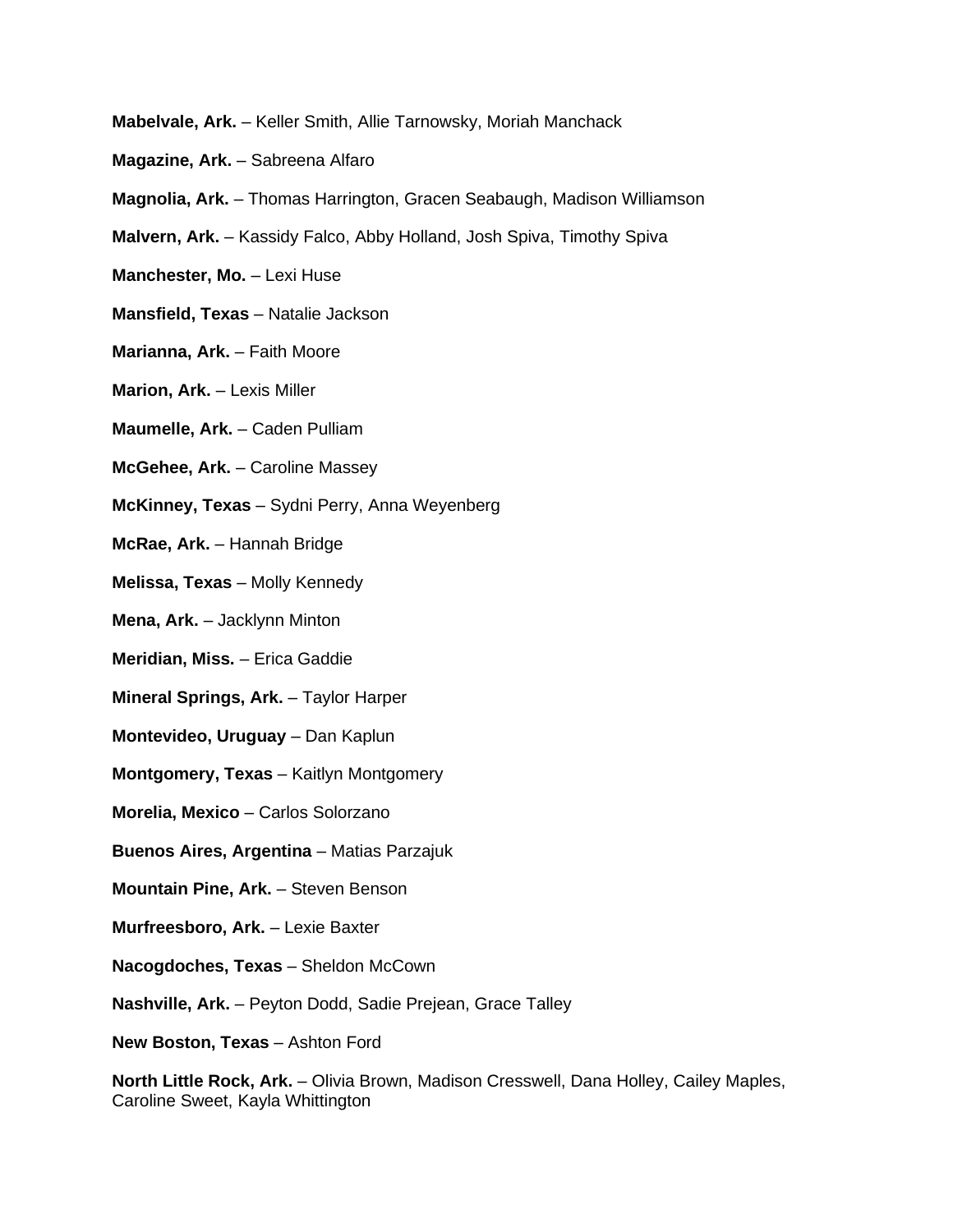**Oak Leaf, Texas** – Connor Bjerke

**Olive Branch, Miss.** – Louis Steen

**Oxford, Miss.** – Alyssa Reece

**Ozark, Ark.** – Hunter Jackson

**Ozark, Mo.** – Grace Gorman

**Pangburn, Ark.** – Jasmine Baughman

**Paragould, Ark.** – Isabella Wood

**Pearcy, Ark.** – Jolie Crane

**Plano, Texas** – Lauren Bridgeman, Katie Camp, Shannon Hogan, Julia Letcher, Dominique Smith, Makeilah Turner, Brock Wade, Ryan York

**Pleasant View, Tenn.** – Jacob Shelton

**Portage, Mich.** – Jaime Bunting

**Pottsville, Ark.** – Emma Gregory

**Prairie Grove, Ark.** – Danielle Hall, Elizabeth Hall

**Prattsville, Ark.** – Anna Holiman

**Prescott, Ark.** – Cade Haynie

**Prosper, Texas** – Cade McBride, Josiah Waddell

**Raleigh, N.C.** – Deborah Weiandt

**Rancho Cordova, Calif.** – Lauren Dunaway

**Ranelagh, Argentina** – Santiago Kearney

**Redwater, Texas** – Erica Klitz

**Ribeirao Preto, Brazil** – Joao Rodrigues

**Richardson, Texas** – Katie Loving, Emily Pease

**Rockwall, Texas** – Tray Armstrong, Tyler Riebock

**Rogers, Ark.** – Spencer Briley, Chaney Campbell, Ali Chapman, Maggie Donnell, McKenzie Duncan, Faith Lymburner, Sarah Rountree, Olivia Yarbrough

**Roland, Ark.** – Hunter Jones, Rue Ragsdale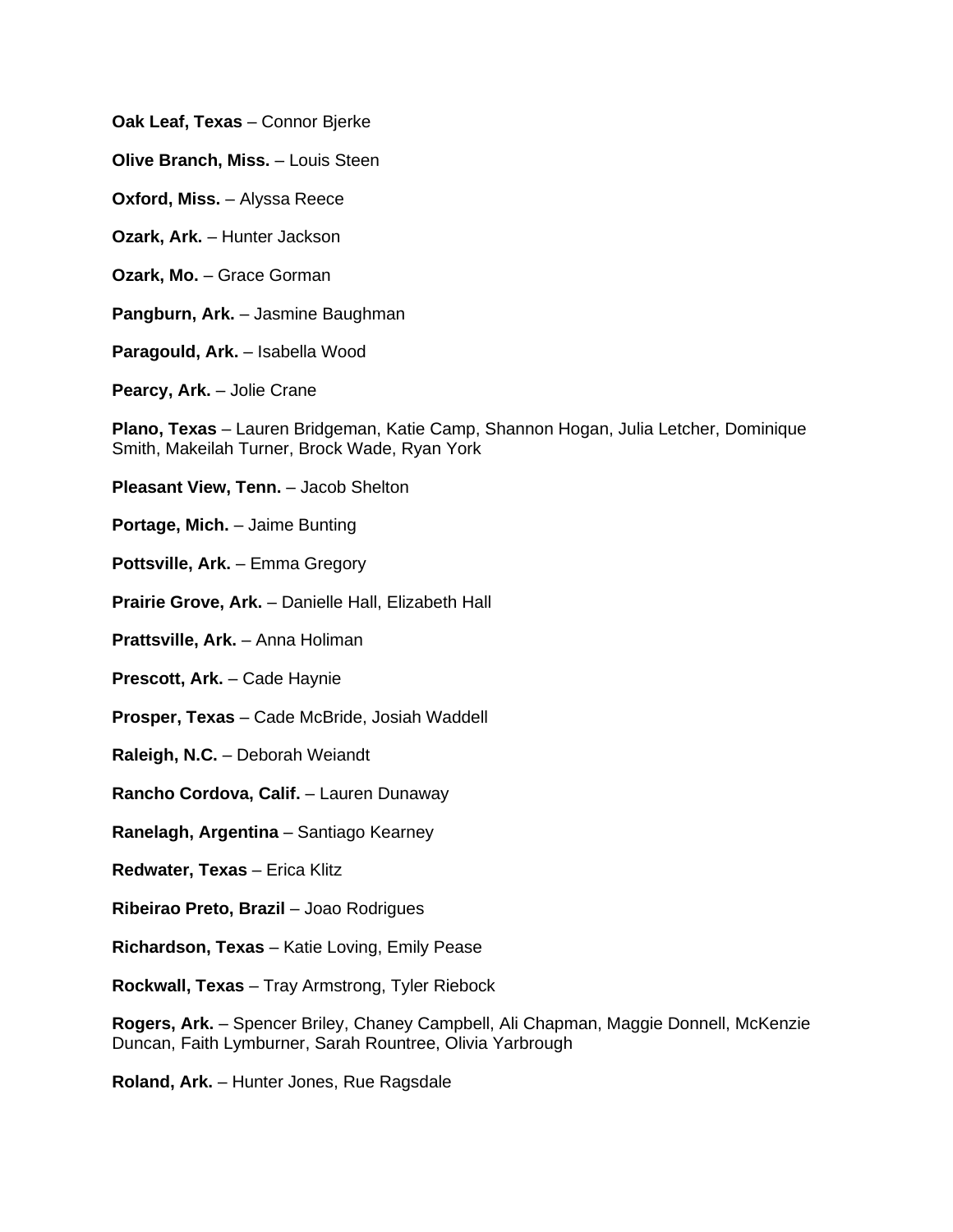**Royse City, Texas** – Daryn McMinn

**Russellville, Ark.** – Brady Barton, Emmy Hipps, Seth Curl

**Sabetha, Kan.** – Anna Scott

**San Antonio, Texas** – Michael Neathery, Rachel Sansano, Emma Starkman

**San Pedro Sula, Honduras** – Keren Fernandez

**Searcy, Ark.** – Hayden Bowman, Kayla Churchwell, Meredith Parker, Julia Shands, Keleigh Shands

**Shandong Province, China** – Estelle Zhang

**Sheridan, Ark.** – Luke Hill, Noah Pruitt, David Rainwater, Madeline Martin

**Sherwood, Ark.** – Emily Horn

**Shreveport, La.** – Abigail Roberts

**Siloam Springs, Ark.** – Sam Youmans

**Smackover, Ark.** – Beau Burson

**Solo, Mo.** – Whitney Jetton

**Sparkman, Ark.** – Sidney Pigott, Katie White

**Spring, Texas** – Lindsey Hyde

**Spring Grove, Ill.** – Margaret Johnston

**Springdale, Ark.** – Greg Bryant, Paige Williams, Wade Wilson, Brooke Woessner, Grant Allen

**Springfield, Mo.** – Gage Hill

**Stephenville, Texas** – Brooke Sanderford

**Sugar Land, Texas** – Sidney Salyers

**Tegucigalpa, Honduras** – Sebastian Bustillo

**Terrell, Ark.** – Felicia Valdez

**Texarkana, Ark.** – Melissa Brown, Reese Chesshir, Matt Day, Madison Goodman, Reid Jenkins, Emily McMaster

**Texarkana, Texas** – Cayli Campbell, Reganne Dumas, Conner McKellar, Grace Pickelman, Ryan Pickelman, Zane Smith, Jacob Thomas

**Tomball, Texas** – Michelle Byers